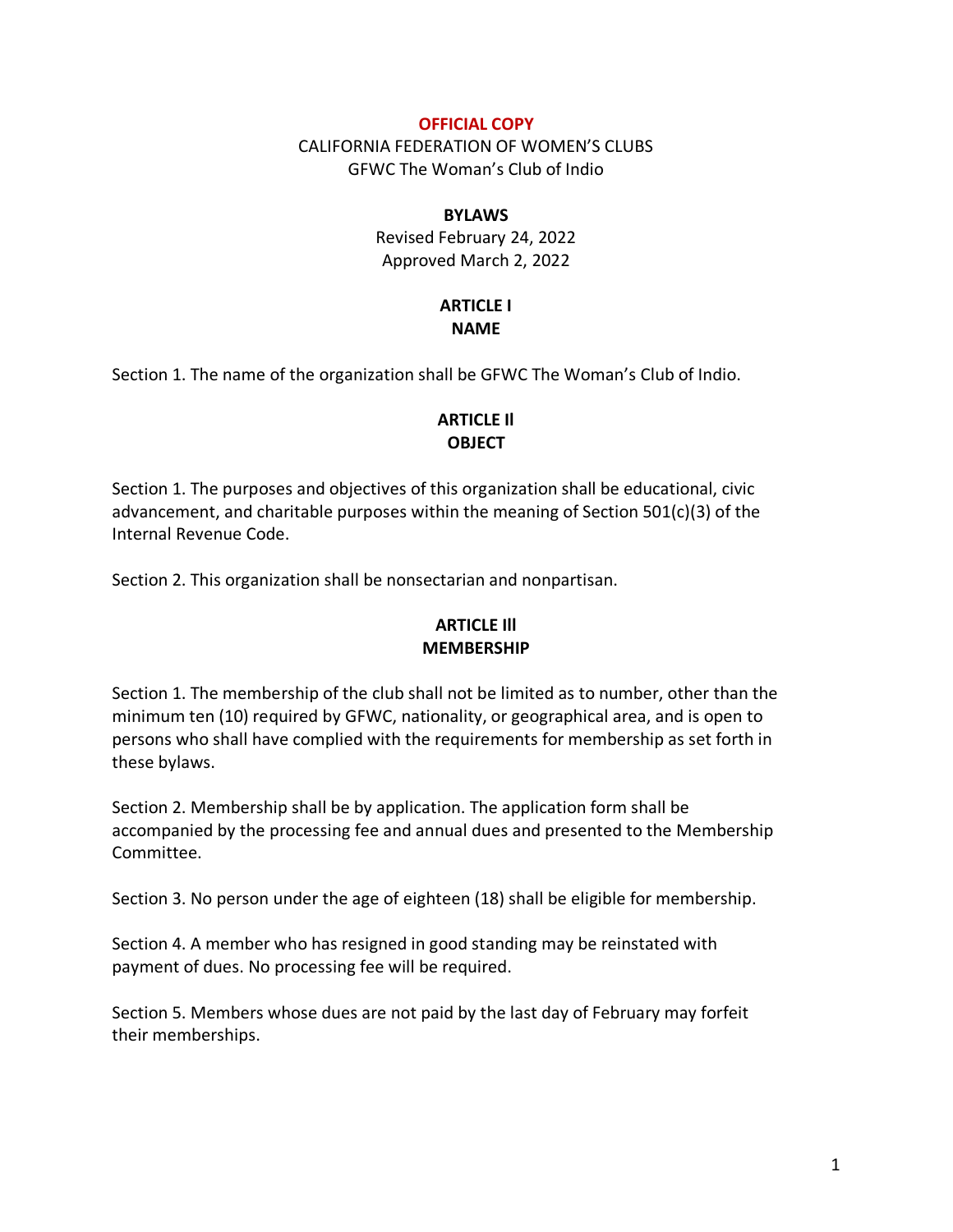## **ARTICLE IV OFFICERS**

Section 1. The officers of GFWC The Woman's Club of Indio shall be the President, 1st Vice President/Dean, 2nd Vice President Membership, 3rd Vice President Fundraising and Programs, Recording Secretary, Corresponding Secretary, Treasurer, Financial Secretary, Immediate Past President, and Parliamentarian.

Section 2. A term shall be two (2) years with a maximum two (2) consecutive terms, or until such time as a successor assumes office. Two-year terms shall begin and end in even numbered years.

Section 3. Officers shall constitute the Board of Directors, of whom six (6) elected officers shall constitute a quorum.

Section 4. The Board of Directors shall approve the Standing Rules and submit them to the general membership for vote.

Section 5. No sum to exceed \$300 shall be disbursed for unbudgeted matters without approval from the Board of Directors.

Section 6. The Board of Directors shall be empowered to fill all vacancies in elective office and in the Nominating Committee.

Section 7. The Board of Directors shall appoint a replacement for any officer who is unable to perform her his duties.

Section 8. Board of Directors shall elect one (1) board member to serve on the Nominating Committee in the election year.

### **ARTICLE V DUTIES OF OFFICERS**

Section 1. Officers shall have such duties as prescribed in these bylaws, parliamentary authority, and other rules of the club.

Section 2. The President shall preside at all General and Board of Directors Meetings of the club and shall have general supervision of all the club's affairs.

a. The President shall report actions of the board to membership during the President's announcements at each General Meeting.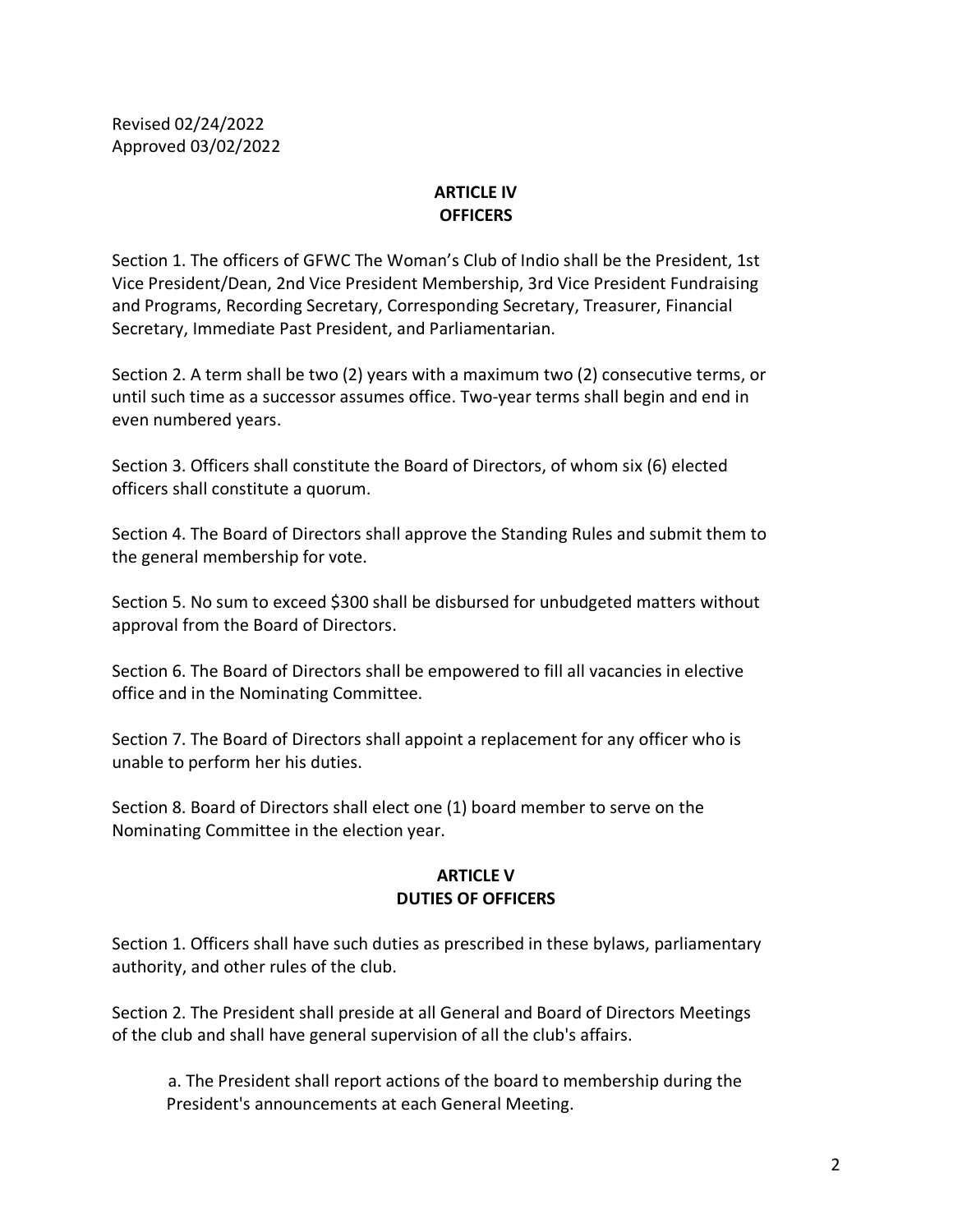b. The President shall appoint the Parliamentarian.

c. The President shall appoint the Auditor, who shall be a member at large.

d. The President shall create new committees and appoint chairs.

e. The President shall be the ex-officio member of all committees with voting privileges, except the Nominating Committee.

f. The President may co-sign with the Treasurer, 1st Vice President, or Financial Secretary all checks, contracts, and documents.

g. The President shall deliver to her his successor, within two (2) weeks expiration of her/ his term of office or resignation, all books and or club properties in her/his possession.

h. The President and Board Members shall be empowered to conduct routine business of the club during the months the club is not in session.

Section 3. The 1st Vice President/Dean shall assume the duties of the President in her/his inability to serve. (S)he shall act as aide to the President, performing duties as assigned, including submitting volunteer hours, in kind donations, and other various reports to the club and Federation.

Section 4. The 2nd Vice President/Membership shall serve as Membership Committee Chair and shall forward new member fees and dues to the Treasurer, promote recruitment, and conduct inductions and orientations of new members.

- a. Membership shall create and distribute the roster.
- b. Membership shall notify an applicant of denial of membership application.

Section 5. The 3rd Vice President shall serve as Fundraiser Chair and Program Director.

Section 6. The Recording Secretary shall keep a complete record of all minutes and proceedings of the club and Board Directors and shall forward approved minutes to the membership. (S)he shall maintain reports, documents, and other important papers of the club.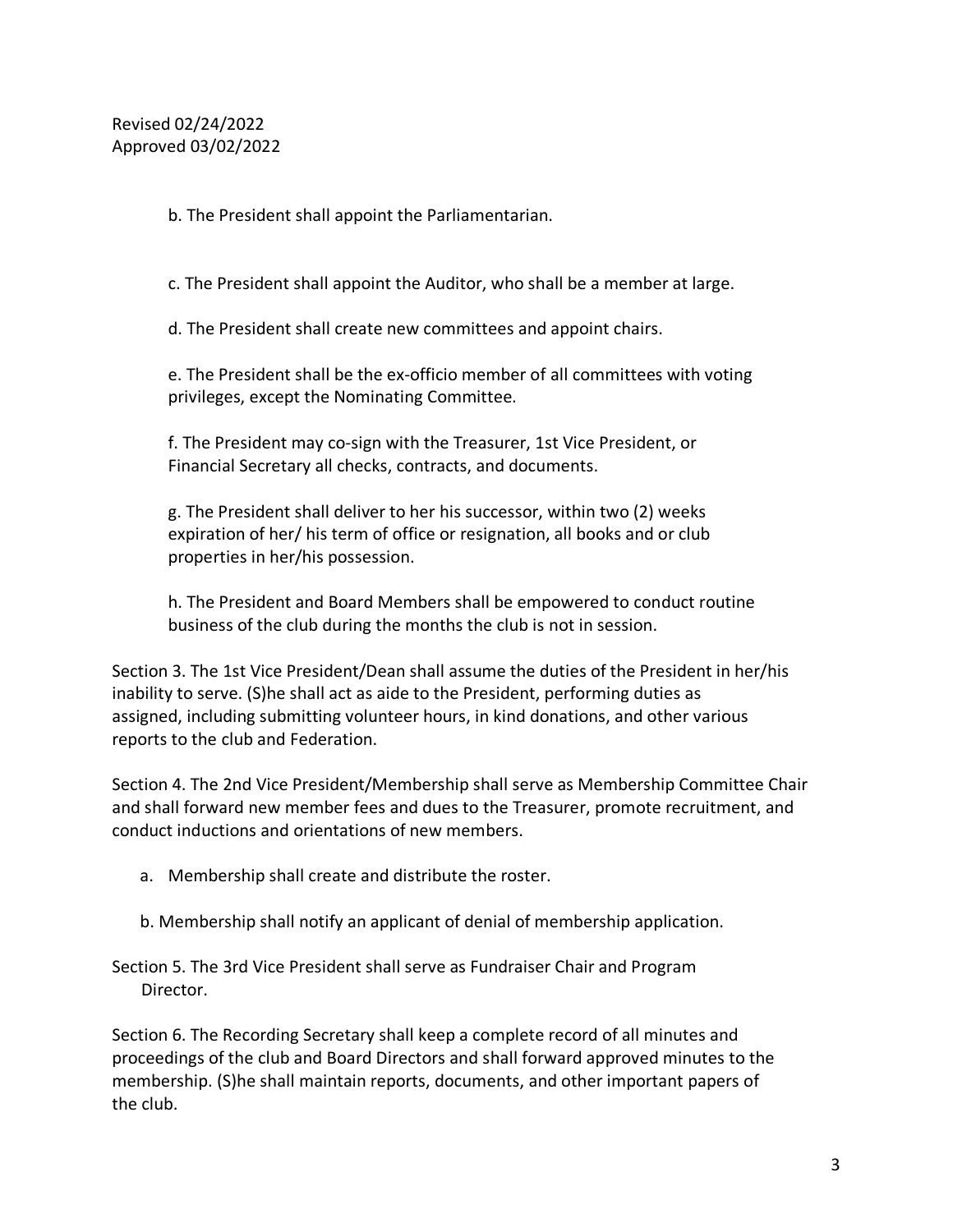Section 7. The Corresponding Secretary shall send all correspondence of the club.

Section 8. The Treasurer shall send notice for collection of the dues prior to the January meeting. (S)he shall collect all the dues and keep an itemized account of all receipts for all monies received and distributed, and prepare other reports as requested.

a. The Treasurer shall submit a monthly statement at each regular meeting, subject to audit.

 b. The Treasurer shall forward to District the data from listing new members along with the appropriate funds to District, CFWC, and GFWC by the 15th of each month.

 c. The Treasurer shall file all forms required by IRS, CA State Attorney General, Franchise Tax, and Secretary of State in a timely manner.

 d. The Treasurer shall submit her books at the expiration of her/his term or office or at other times as may be necessary.

 e. The Treasurer shall act as Budget Chair presenting the proposed budget to the Board for recommendation to the membership for adoption.

 f. The Treasurer shall return all funds submitted as part of a membership application should the application be denied. Refunds are to be sent to the applicant within ten (10) days of denial by the Board.

Section 9. The Financial Secretary shall collect lunch money at each monthly meeting and shall act as an aide to the Treasurer, performing duties as assigned.

Section 10. The Immediate Past President shall act in an advisory position.

Section 11. The Parliamentarian, who is a non-voting member of the Board, shall attend all General and Board meetings, giving parliamentary advice as directed by the President or any member of the Board of Directors and the Nominating Committee.

 a. The Parliamentarian shall call the first meeting of the Nominating Committee and attend meetings as required to give advice on procedures.

b. The Parliamentarian shall act as Chair of the Bylaws Committee.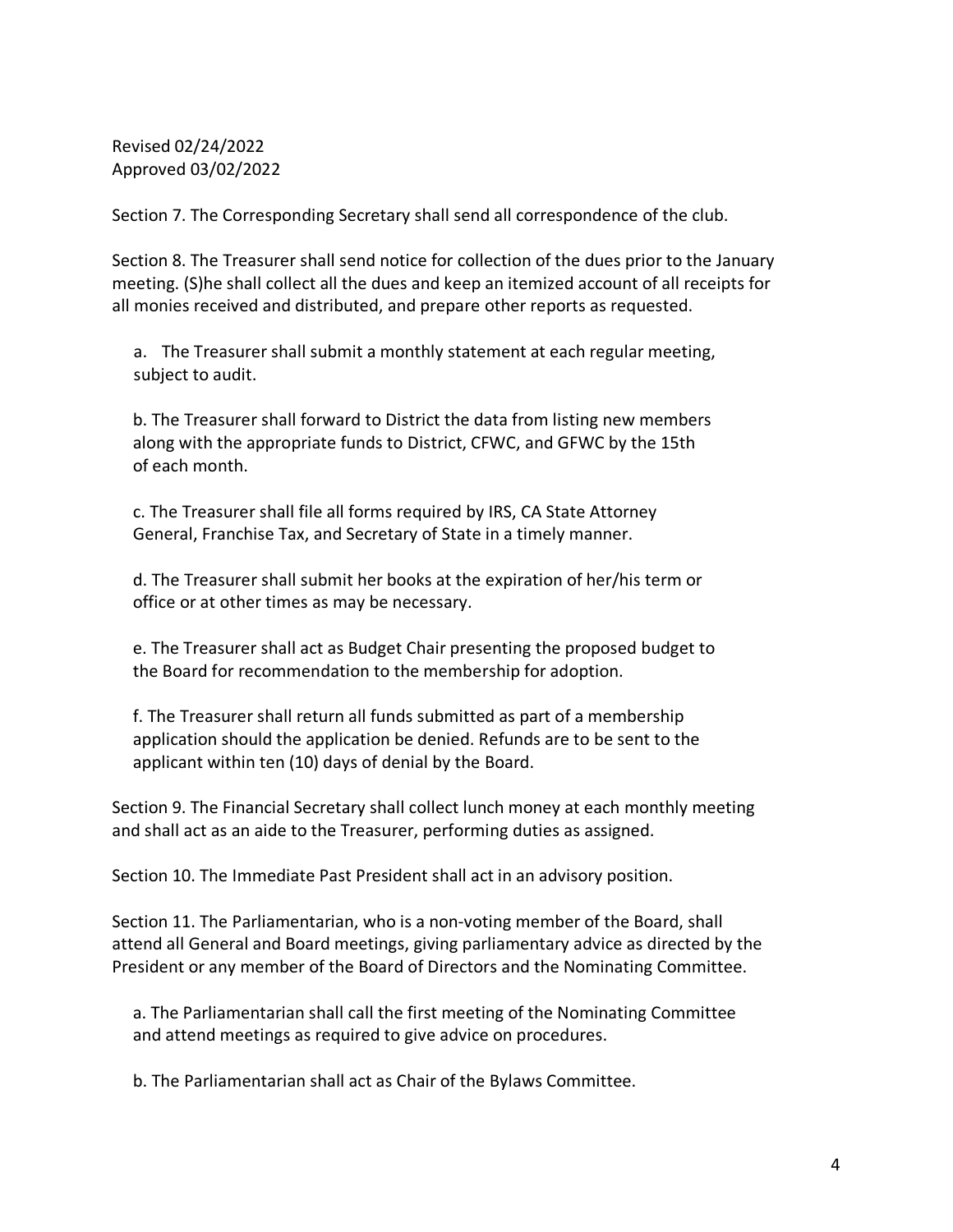Section 12. The Auditor, who is a member at large, shall be chosen by the presidentelect.

### **ARTICLE VI PROGRAMS AND CHAIRS**

Section 1. Committee chairs shall inform the President of all committee meetings.

Section 2. A reference book shall be maintained and transferred at the end of the term to the incoming chair.

Section 3. Term shall be two (2) years with a maximum of two (2) consecutive terms, or until such time as a successor assumes office.

# **ARTICLE VII MEETINGS**

Section 1. The General Meetings of The GFWC The Woman's Club of Indio shall be held on the first Wednesday or Thursday of each month, October through May, unless otherwise ordered by the Board of Directors. Meetings shall begin at 12:00 noon or 5:30 p.m. in the evening.

Section 2. An annual business meeting shall be held during the March General Meeting and Officers' annual reports shall be given.

Section 3. Special meetings may be called by the President upon written or electronic (email) request of seven (7) members of the club who are in good standing. The call for a special meeting shall state the business to be considered and no other matters may be presented.

Section 4. The Board of Directors shall meet each month prior to the general meeting. The time and place shall be determined by the Board of Directors. Notice shall be sent at least forty-eight (48) hours before the meeting. Any business brought before the general membership must first be presented to the Board of Directors for approval.

Section 5. Motions, meeting notifications, consent agendas, and club business can be produced or conducted, seconded, and approved for adoption by the Board of Directors via email and or other commonly used forms of electronic communication, including Board Meeting participation via conference call or other similar electronic means.